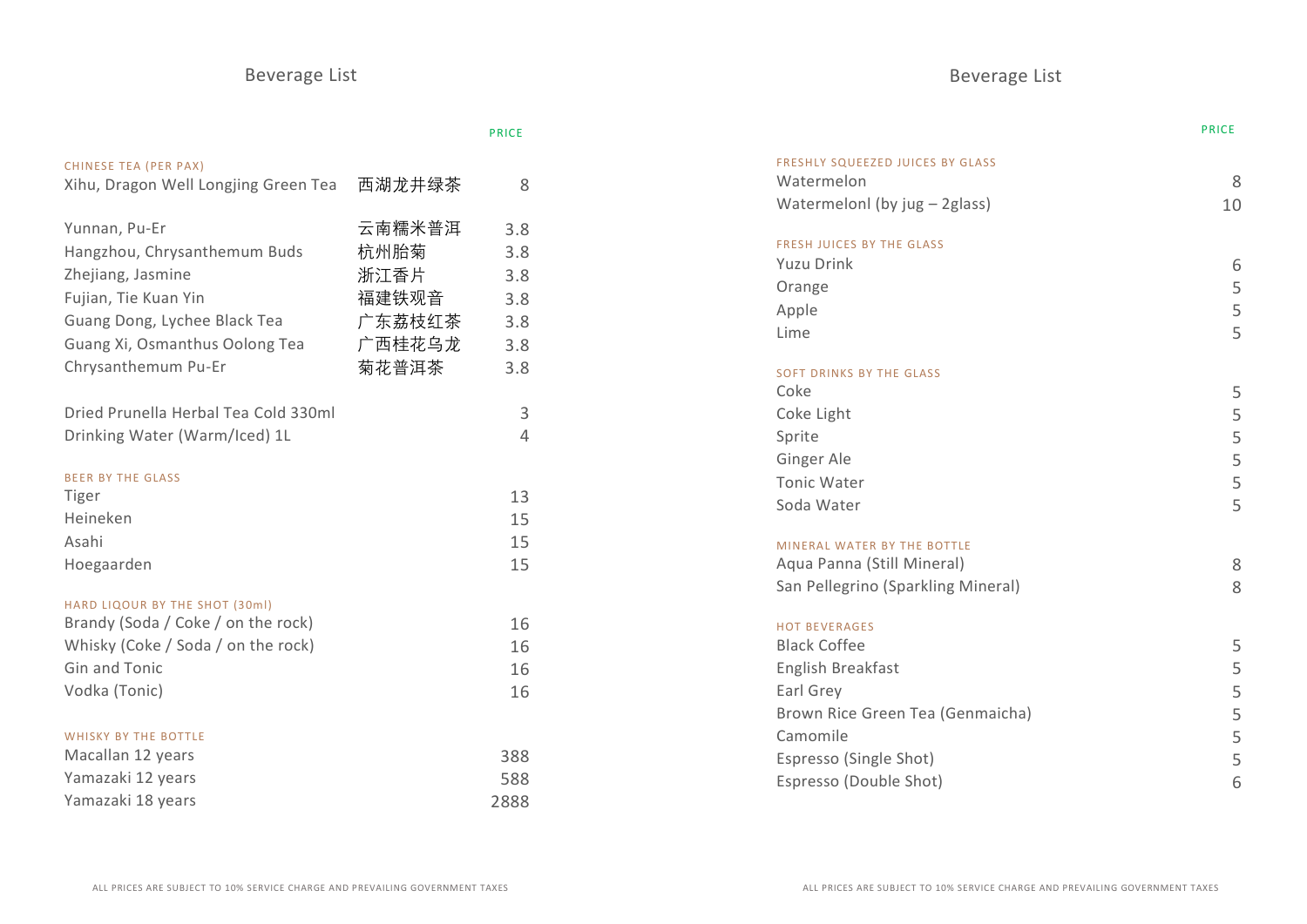# PRICE

### House Pours

| H0202             | <b>WHITE</b><br><b>Delta Estate Marlborough</b><br>Sauvignon Blanc, New ZeaLand | <b>PER GLASS</b><br>15 |
|-------------------|---------------------------------------------------------------------------------|------------------------|
| H <sub>2201</sub> | <b>Famille Perrin</b><br>Cotes du Rhone Reserve Blanc                           | 18                     |
|                   | <b>RED</b>                                                                      |                        |
| H0301             | Delta Estate Hawkes Bay<br>Merlot, New Zealand                                  | 15                     |
| H2101             | <b>Chateau Puygueraud</b><br>Francs, Cotes de Bordeaux                          | 18                     |
|                   | CHAMPAGNE                                                                       | <b>PER BOTTLE</b>      |

| 0101 | Cattier<br>Brut Premier Cru, France     | 110  |
|------|-----------------------------------------|------|
| 0102 | Moet & Chandon<br>Brut Imperial, France | 130  |
| 0103 | Moet & Chandon<br>Rose Imperial, France | 140  |
| 0104 | <b>Veuve Cliquot</b><br>Brut, France    | 160  |
| 0109 | 1990 Dom Perignon<br>Brut, France       | 1000 |

|      |                                                    | <b>PRICE</b> |
|------|----------------------------------------------------|--------------|
|      | White                                              |              |
| 0201 | CHARDONNAY<br><b>Domaine Naturaliste Discovery</b> | 80           |
|      | Australia                                          |              |
|      | <b>SAUVIGNON BLANC</b>                             |              |
| 0202 | <b>Delta Estate Marlborough</b><br>New ZeaLand     | 70           |
| 0203 | <b>Oyster Bay</b><br>New Zealand                   | 80           |
|      | <b>OTHER GRAPE VARIETALS</b>                       |              |
| 0204 | <b>Domini Veniti</b><br>Pinot Grigio, Italy        | 70           |
| 0205 | <b>Domaine Fevre</b><br>Petit Chablis, France      | 90           |
| 0206 | <b>Fontana</b><br>Suave, Italy                     | 110          |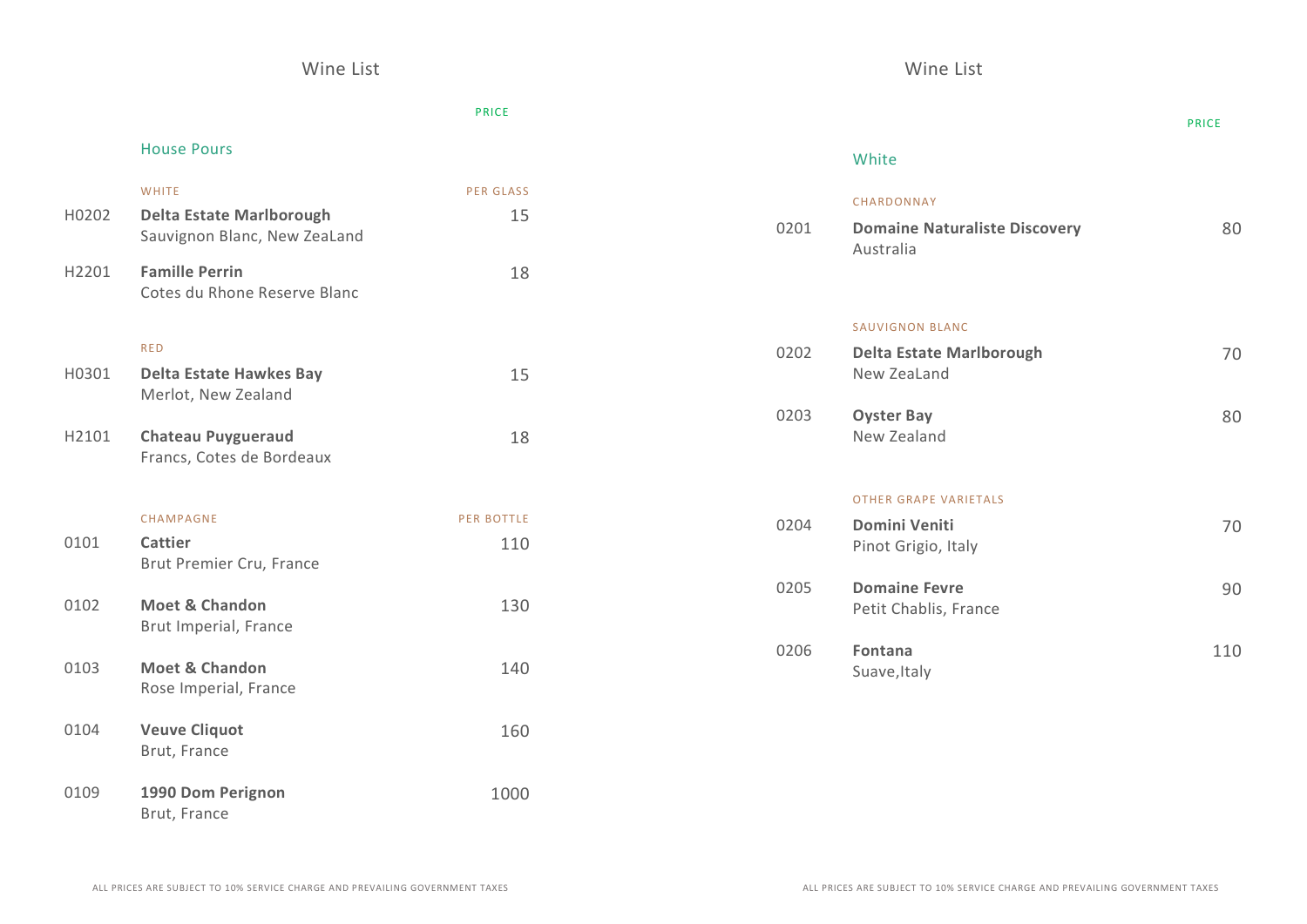Wine List **French Wines** 

|      |                                                                     | <b>PRICE</b> |      |                                                           | <b>PRICE</b> |
|------|---------------------------------------------------------------------|--------------|------|-----------------------------------------------------------|--------------|
|      | Red                                                                 |              |      | Red                                                       |              |
| 0301 | <b>MERLOT</b><br><b>Delta Estate Hawkes Bay</b>                     | 70           | 2101 | Chateau Puygueraud,<br>Francs, Cotes de Bordeaux          | 120          |
|      | New Zealand                                                         |              | 2102 | <b>Yohan Lardy</b><br>Vieilles Vignes, Moulin-a-Vent      | 125          |
| 0302 | <b>PINOT NOIR</b><br><b>Delta Estate Marlborough</b><br>New Zealand | 80           | 2104 | <b>Hudelot-Baillet</b><br>Bourgogne Hautes-Cotes de Nuits | 130          |
| 0303 | <b>Delta Estate Hatters Hill</b><br>New Zealand                     | 100          | 2105 | <b>Chateau Haut-Simard</b><br>Grand Cru                   | 150          |
|      | <b>OTHER GRAPE VARIETALS</b>                                        |              | 2106 | <b>Domaine Duroche</b><br>Bourgogne Rouge                 | 150          |
| 0304 | <b>Chateau Tillede Bellevue</b><br>France                           | 75           | 2107 | Clau de Nell<br>Cuvee Violette, Anjou                     | 150          |
| 0305 | <b>Faustino Crianza</b><br>Spain                                    | 70           | 2109 | <b>Meo-Camuzet</b><br>Bourgogne Rouge                     | 180          |
| 0306 | <b>Montecchio Chianti Classico</b><br>Red Label, Italy              | 70           | 2110 | Domaine de la Janasse<br>Chateauneuf-du-Pape              | 230          |
| 0307 | <b>Domaine Naturaliste Discovery</b><br>Australia                   | 80           | 2111 | <b>Chateau Corbin</b><br>Divin de Corbin, Saint Emilion   | 220          |
| 0308 | Eperosa Stonegarden 1858<br>Australia                               | 130          | 2113 | <b>Chateau Bateau</b><br><b>Bordeaux Rouge</b>            | 120          |
|      |                                                                     |              |      |                                                           |              |

SHIRAZ

0309 **Amore & Follia** Italy 180